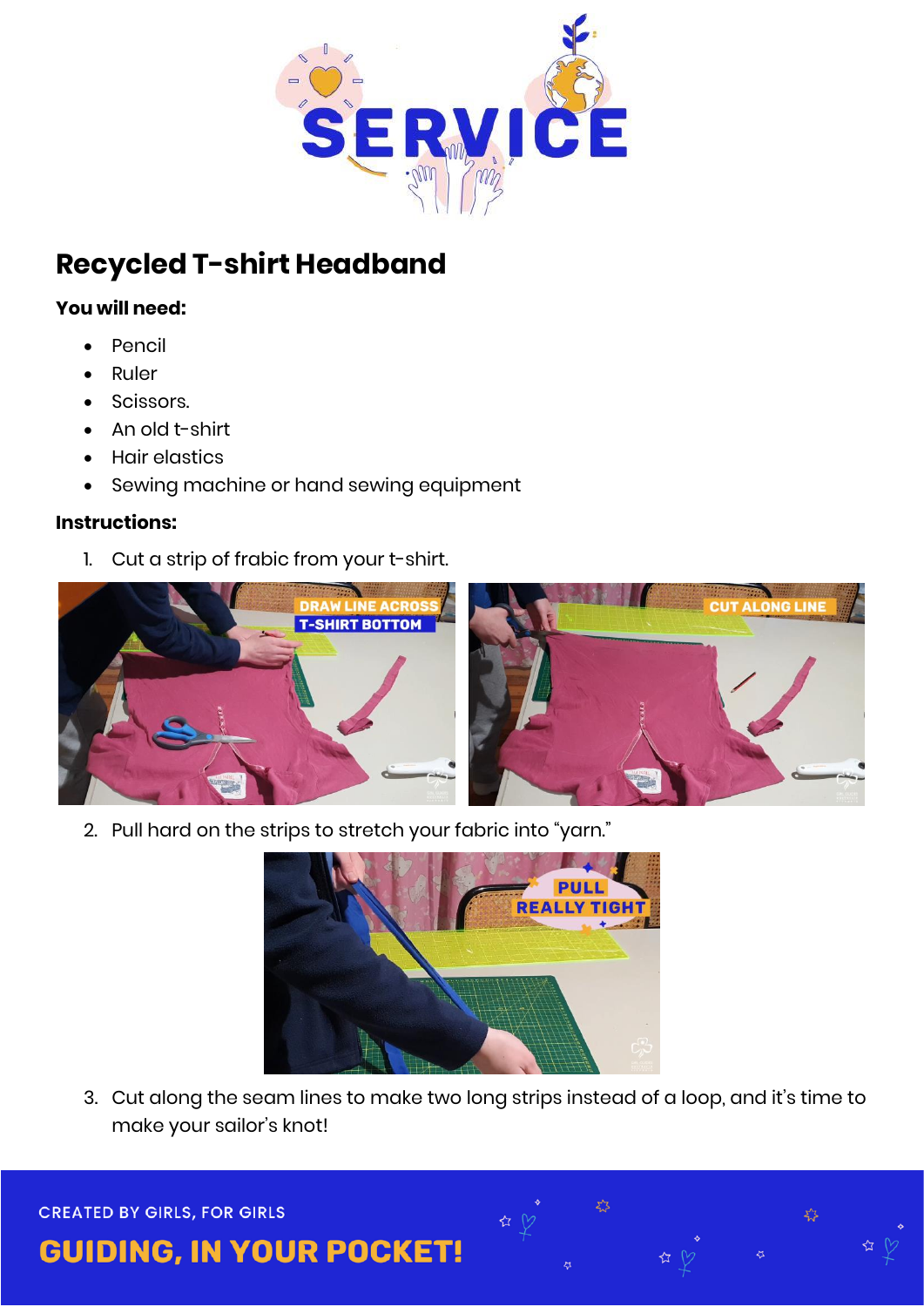## **How to tie a sailor's knot:**

a) Make a loop with one strip (pink in the example below) and then lay the second strip (blue in the example below) like a smiley face on top.



b) Put the right end of the blue trip under the leg of the pink loop.



c) Take the left side of the blue strip and cross it under the pink loop.



d) Take the long blue strip. Cross it over the pink loop, under the blue strip, and back over the top of the pink loop.



e) Now pull all 4 strands at the same time to tighten your sailor's knot.



**EXECUTED BY GIRLS, FOR GIRLS** The fit state the ends to the ends to the correct length to make it nice and neat